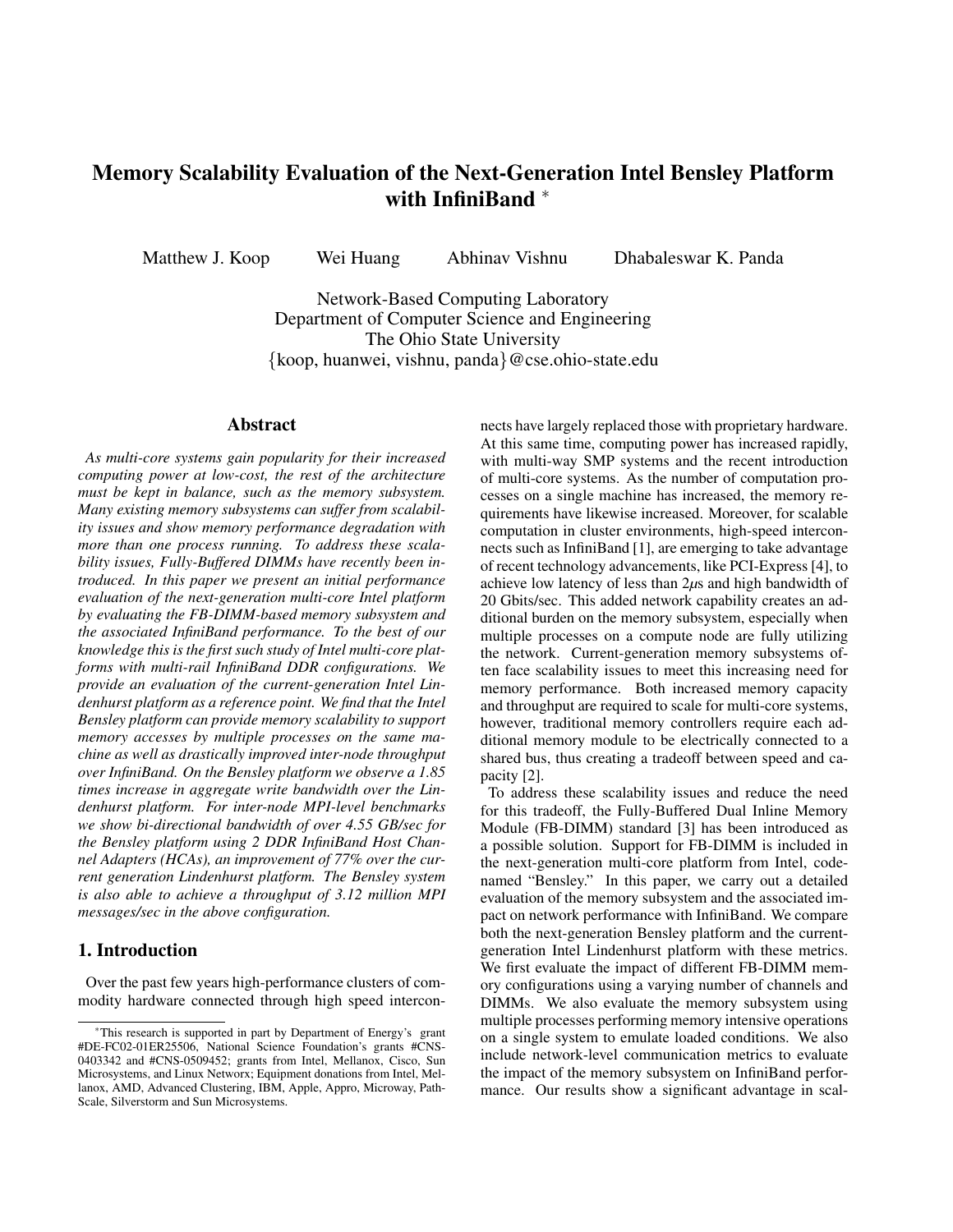able throughput and capacity in all measures with the Bensley platform. On the Bensley platform we observe a 1.85 times increase in aggregate write bandwidth over the Lindenhurst platform. Results using dual InfiniBand DDR show the Bensley platform is able to achieve 2.80 GB/sec uni-directional bandwidth, 4.55 GB/sec bi-directional bandwidth, and a MPI message rate of up to 3.12 million/sec. The Lindenhurst platform by comparison reached only 2.57 GB/sec for both uni-directional and bi-directional bandwidth and 2.07 million MPI messages/sec.

The remaining part of the paper is organized as follows: In Section 2, we provide a brief overview of memory subsystem design and the Bensley platform and an overview of the InfiniBand Architecture. We will briefly describe the experimental setup in Section 3. Our performance evaluation of the memory subsystem and the effect of different memory configurations is presented in Section 4. In Section 5 we evaluate the effect of the memory subsystem on inter-node communication. Finally, Section 6 finishes with conclusions and future work. To the best of our knowledge, this is the first extensive evaluation of FB-DIMM in an InfiniBand cluster environment.

# 2. Background

In this section we present the background of two areas. We start with a brief overview of the Intel Bensley platform with Fully-Buffered DIMMs. This is followed by a brief introduction to InfiniBand.

#### 2.1. Intel Bensley Platform with Fully-Buffered DIMMs

As multi-core processors are becoming more prevalent, the demand for additional memory capacity has increased. The current design of DDR and DDR2 memory controllers use a shared-bus, often referred to as a "stub bus," which has an inherent limitation that prevents increasing capacity at the same time as speed. As a shared medium, the bus becomes a significant problem as additional capacity is needed since each additional module must be electrically connected to the memory controller. In existing designs a tradeoff is required between increasing speed and increasing capacity [2].

Fully-Buffered DIMMs (FB-DIMMs) [3] are part of an emerging memory standard to avoid this tradeoff of speed and capacity. By using serial point-to-point lanes, the shared bus can be removed. In this design, each memory module contains a buffer that allows communication to pass through a serial channel to other DIMMs on the same channel. Using this design, the memory controller only needs to write to the first buffer, not directly to the destination memory module. As these accesses can be buffered, multiple write requests can be proceed simultaneously. This serial architecture also allows a significantly lower pin count, which in turn allows additional memory channels and faster transmission rates. The FB-DIMM specifications allow for at least 6 channels, each with up to 8 slots each for a total

capacity of 192 GB. The design of the FB-DIMM memory modules is general enough to support new memory module speeds such as DDR3, although the current designs use DDR2. The Intel Bensley platform is the next-generation Intel server platform that encompasses the FB-DIMM memory controller, as provided by the Blackford chipset, Intel I/O Acceleration Technology, Intel Virtualization Technology, and the dual-core "Dempsey" processor. For the purposes of this paper we will focus on the memory controller performance.

# 2.2. Overview of InfiniBand Architecture

The InfiniBand Architecture specifies a high-speed switched network fabric for interconnecting processing nodes and I/O nodes. InfiniBand has grown in popularity in system-area networks due to its high-performance and open standard. It provides many advanced features such as Remote Direct Memory Access (RDMA), atomic operations, and multicast. InfiniBand Host Channel Adapters (HCAs) are generally available in two 4x speeds, Single-Data Rate (SDR) with a data rate of 8Gbits/sec and Double-Data Rate (DDR) with a data rate of 16Gbits/sec. For this paper we will be using two DDR HCAs to stress the memory subsystem.

## 3. Experimental Testbed

Our experimental testbed consists of two InfiniBand clusters. Our Bensley cluster contains SuperMicro X7DB8+ servers, each with two 8x PCI-Express slots. Each node contains two 3.2 GHz Intel Xeon "Dempsey" dual-core processors and a FB-DIMM-based main memory. This hardware contains 4 memory channels, each with 4 FB-DIMM slots. For comparison, we use a Lindenhurst cluster that consists of SuperMicro X6DH8-G2 servers, each with two x8 PCI-Express slots. Each node in the cluster contains two single-core Intel Xeon CPUs running at 3.4 GHz and with up to 4GB of DDR2 memory. In both clusters, all machines contain two dual-port Mellanox MT25208 Infini-Band DDR HCAs and are connected through a Mellanox MTS-2400 DDR InfiniBand switch for MPI-level performance results. Linux with kernel 2.6.16.2 is used on both clusters with InfiniBand support provided through the 1.0 branch of OpenIB/Gen2 stack [9]. The Intel Compiler v9.0 is used for compilation of all benchmarks.

For MPI-level evaluation we use MVAPICH[6, 8], a popular MPI-1 implementation over InfiniBand designed and developed at the Ohio State University. To fully exploit the throughput of the memory subsystem, we use the "multirail" feature of MVAPICH [5], which allows data transfer on multiple HCAs and ports.

# 4. Performance Evaluation of the Memory Subsystem

In this section we evaluate the memory subsystem performance of the next-generation Intel Bensley platform. We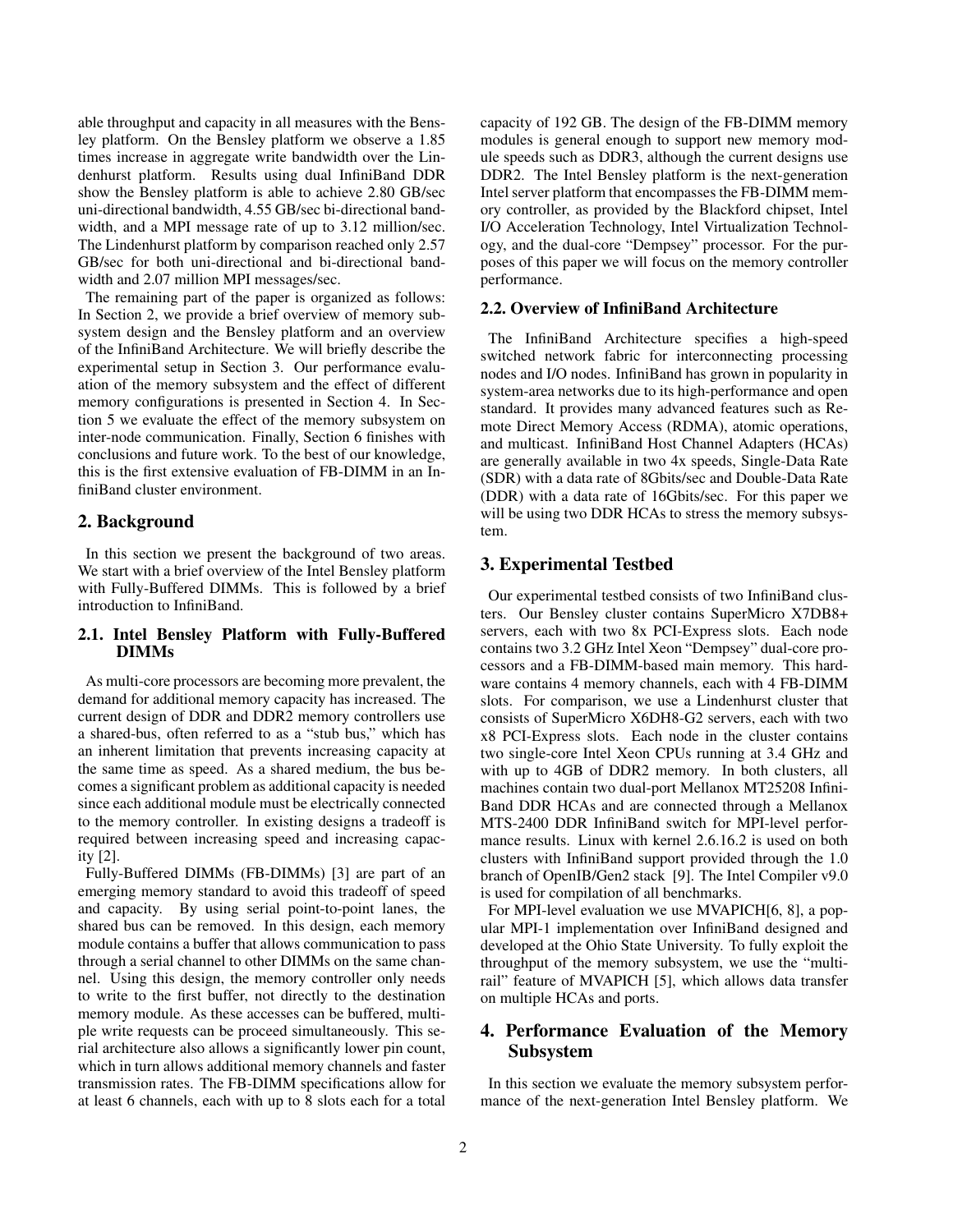also carry out performance comparisons between the Bensley platform and the current-generation Intel Lindenhurst platform.

We evaluate the memory subsystem from two main aspects:

- Impact of different memory configurations on the Bensley platform: Various memory channel configurations are possible given a set number of memory DIMMs. As an example, DIMMs can be distributed evenly across different subchannels in a round robin assignment or block configuration, where all channels may not have equal number of DIMMs. In Section 4.1, we quantitatively evaluate the impact on memory access latency and throughput of distributing DIMMs among multiple channels and adding additional DIMMs to each channel.
- Comparison of Intel Bensley and Lindenhurst systems: In Section 4.2 we compare memory access latency and throughput. We also study the performance degredation when a machine is under a heavy load.

Our experiments are based on *lmbench* 3.0-a5 [7], an open-source benchmark suite designed to evaluate UNIX system performance metrics. We focus on the memory read latency and the memory bandwidth benchmarks (including read, write, and copy) provided by the test suite.

The memory read latency benchmark reports back-to-back load latency. This latency is the time required to fetch a single byte from memory. To evaluate different levels of the memory subsystem, such as the L1 cache, L2 cache, and the main memory, *lmbench* creates an array of a given size and iterates over it, fetching the bytes with a user-defined stride. An array of a small size completely fits into cache and shows cache-level performance, while larger array sizes (above 2MB) do not fit into cache and evaluate main memory latency. To ensure a cache miss on each access, we use a stride size of 512 bytes, a value larger than the cache line size.

The read memory bandwidth benchmark begins with allocating 16MB of memory, setting all bytes to zero, and reading the data as integer loads and adds. With the speed of modern processors, the dominant term amongst the load and integer addition is the memory load time. The write memory bandwidth benchmark functions similarly, writing to the memory as a series of integer stores.

In order to evaluate memory performance scalability with system load, we introduce the terms *unloaded* and *loaded memory performance*. Unloaded memory performance is directly reported by *lmbench*. Loaded memory performance evaluation is conducted with multiple processes running the benchmarks. In the case of loaded latency, a read memory throughput test is run at the same time as the memory latency benchmark. For loaded memory bandwidth, multiple processes run the same bandwidth benchmark simultaneously and the aggregated throughput is reported.



**Figure 1. Main Memory Access Latency with Varying Numbers of Channels**

#### 4.1. Impact of FB-DIMM Memory Configurations

As mentioned earlier, our Bensley systems support 4 memory channels and up to 4 DIMMs per channel. In this section, we study the impact of different memory configurations on performance:

- Distributing DIMMs across multiple channels
- Adding more DIMMs per channel

#### 4.1.1 Distributing DIMMs among Multiple Channels

In this section we fix the total amount of memory to 4GB (4 DIMMs of 1GB size) and populate the memory in the following configurations to study the memory access latency and bandwidth:

- 1 channel with 4 DIMMs
- 2 channels each with 2 DIMMs
- 4 channels each with 1 DIMM

Figure 1 shows the latency as reported by *lmbench* with increasing array sizes. For smaller arrays of less than 2MB size show the performance of L1 and L2 cache hits, since the entire array fits into cache. When the data has to be fetched from main memory, the latency reduces as the number of channels is increased, because the memory controller can fetch memory in parallel from the different channels through memory interleaving. The main memory byte latency for a single channel is 57% higher than that of two channels. The difference in latency between two channels and four channels is a more modest 6% improvement.

The performance benefit of populating DIMMs into multiple channels is also observed in Figure 2, which shows the memory bandwidth for read, write, and copy operations all increase with more channels being used. We also show the *loaded memory performance*, the aggregated throughput with 2 and 4 processes running the benchmarks simultaneously. We see similar trends except for the 2 process case, where the memory copy bandwidth drops with 4 channels. We are still investigating the reason for this drop.

#### 4.1.2 Adding Additional DIMMs per Channel

In the previous section we have shown that using multiple memory channels can significantly increase memory subsystem performance. The Bensley systems, however, support up to 16 memory DIMMs, so multiple DIMMs per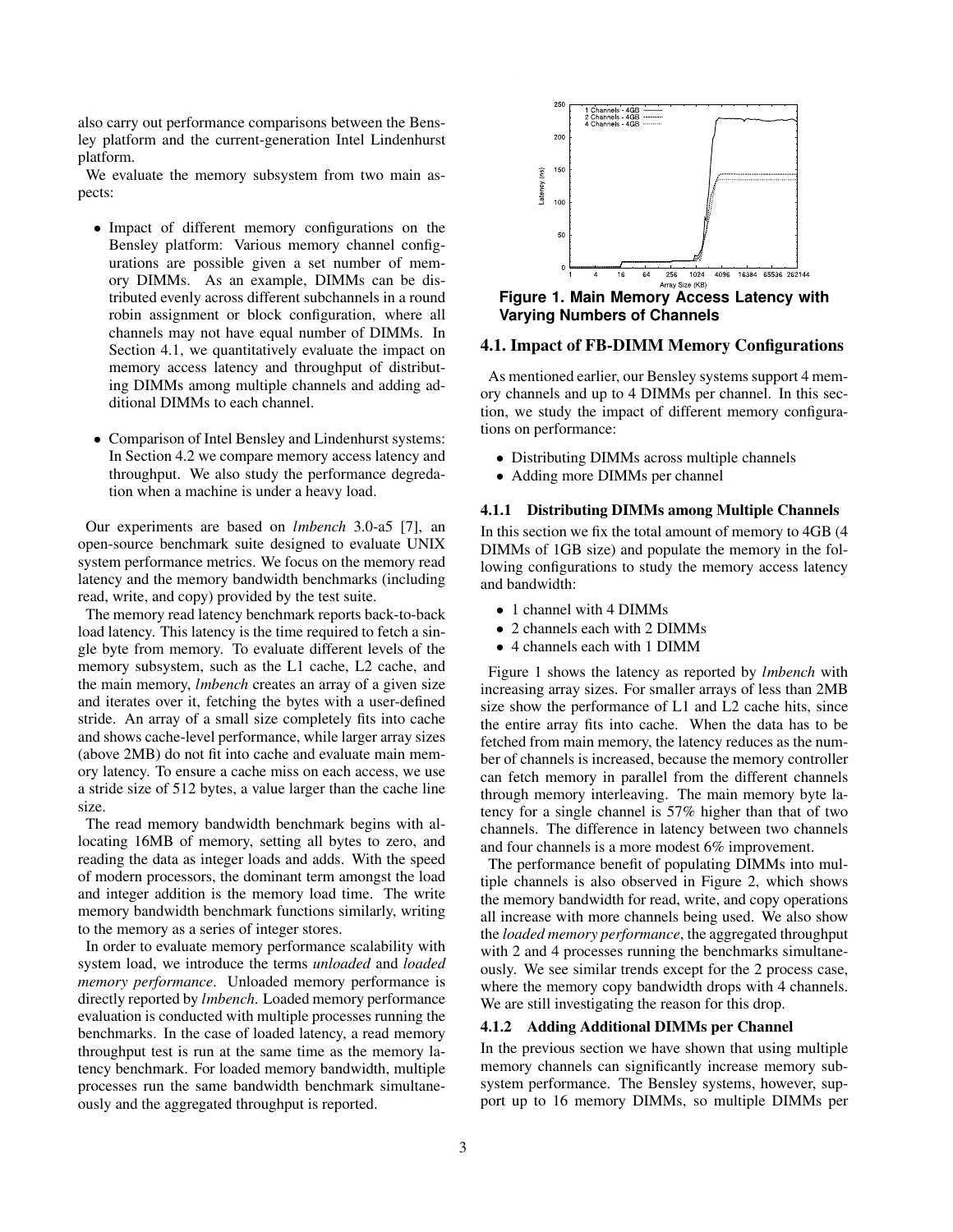

#### **Figure 2. Bensley Memory Throughput for Varying Numbers of Channels**



channel are required to reach the maximum memory capacity. In this section we study the impact of adding additional DIMMs per channel. We use 4 memory channels in all cases and increase the number of DIMMs per channel from 1 to 2 and 4, for a total of 4GB, 8GB and 16GB of total memory, respectively.

From our experimental results we observed that with increasing numbers of DIMMs per channel the latency increases for each additional set of DIMMs. The access latency when all 4 slots per channel are populated is approximately 22ns higher than in the case when only a single slot per channel is used and around 9 ns higher than utilizing 2 slots per channel. Thus, there is around a 7% overhead for adding 1 additional DIMMs per channel. This additional time is needed to reach the last DIMM in the channel, due to the serial connection.

We observe no significant differences by varying the number of DIMMs and evaluating the read, write, and copy throughput performance.

#### 4.2. Performance Comparison of Bensley and Lindenhurst Memory Subsystem

In this section, we compare the memory subsystem performance of the Bensley FB-DIMM architecture with a traditional DDR2 memory controller on the Lindenhurst platform, under both *loaded* and *unloaded* cases.

#### 4.2.1 Latency

The results of the memory read latency benchmark are reported in Figure 3. We show the loaded and unloaded memory performance for each of the platforms when equipped with increasing numbers of DIMMs. When the systems are unloaded, the memory read latency on the Lindenhurst platform with 2 DIMMs is 12ns lower than the 4 DIMM Bensley configuration. This latency, however, on Lindenhurst increases 15ns when an additional 2 DIMMs are added. In contrast, the Bensley memory latency increases only 9ns when 4 additional DIMMs are added, one to each channel.

To demonstrate the loaded memory latency, we run two processes, one performing a read memory throughput test to provide a load on the system and another to perform a read memory latency test. As shown in Figure 3, the memory read latencies increase for both the Bensley and the Lindenhurst platforms due to memory contention. The latency increases nearly 40% on average for Lindenhurst in comparison to a 10% increase on Bensley. This shows that the slightly higher unloaded FB-DIMM latency, created by serial access, is largely offset by the other features of the architecture, such as allowing accesses to proceed in parallel.

#### 4.2.2 Memory Throughput

In this section, we evaluate the memory throughput of both the Lindenhurst and Bensley platforms with varying numbers of DIMMs. The read, write, and copy benchmarks are the same as described in the previous section.

Examining the results presented in Figure 4, we see that for unloaded case (1 process accessing the memory), the Bensley and Lindenhurst platforms give nearly the same read, write and copy bandwidth. This changes when 2 processes are running concurrently; the Bensley platform shows improved aggregated memory read bandwidth of 44% in contrast to a smaller 16% improvement on the Lindenhurst platform. On the Lindenhurst platform, the two process write and copy operations perform 25% and 19% worse, respectively, than the single process case The Bensley platform, however, scales to 4 concurrent processes without degradation of aggregate performance for both of these metrics.

# 5. Network Performance Evaluation

We present the evaluation of the Bensley and Lindenhurst platforms with InfiniBand in this section. For this evaluation we use MVAPICH, which supports multi-rail configurations and provides different scheduling policies for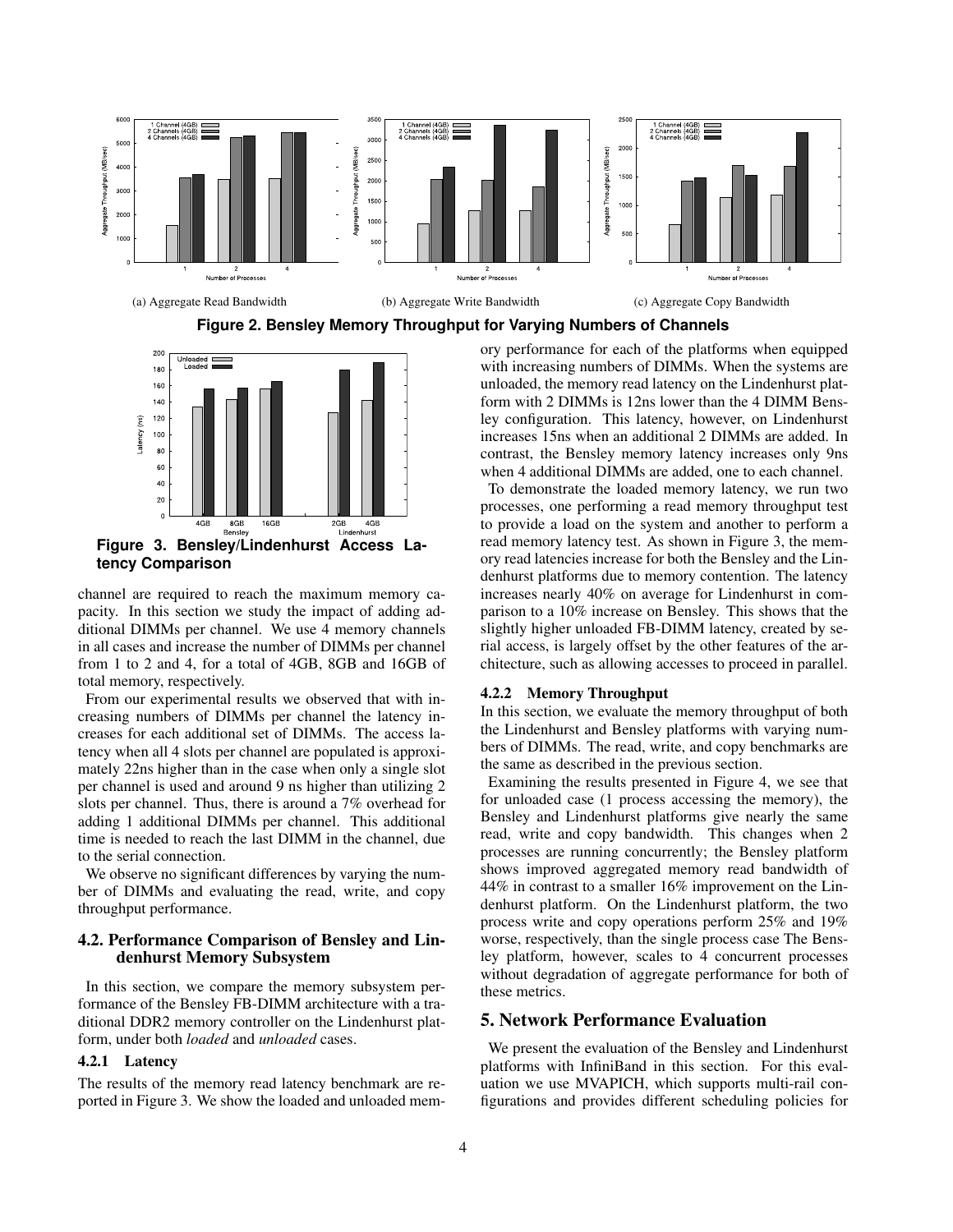

**Figure 4. Bensley/Lindenhurst Memory Throughput Comparison**

data transfer. We perform various communication microbenchmarks to evaluate the performance of the Bensley memory subsystem with InfiniBand. To stress the memory subsystem, we use two DDR InfiniBand HCAs per node.

To simulate various system loads we run 1, 2, and 4 process pairs for the microbenchmarks. In a *n* process pair benchmark, there are *n* processes on one node sending data to *n* processes on another node with a one-to-one mapping. For the single process pair case we use an even striping policy where small messages are sent with a round robin schedule and larger messages are striped across all available HCA ports. For two and four process cases, we use a process binding schedule with processes are assigned to HCA ports in a round-robin mapping.

In evaluating the results of the micro-benchmarks, it should be noted that InfiniBand requires communication buffers to be registered. Thus, for messages of size lesser than 8KB, MVAPICH uses a copy-based approach where the message is copied into a pre-registered buffer, making the memory copy bandwidth very important. Messages larger than 8K will use a zero-copy RDMA-based approach where the user buffer is registered and is more dependent on write memory bandwidth.

#### 5.1. Uni-Directional Bandwidth

In the uni-directional bandwidth benchmark, we evaluate the bandwidth of each platform by varying the message size. This benchmark performs a throughput test between sender and receiver pairs where for each message size the sender sends a window of messages and waits for an acknowledgment from the receiver. This step is repeated for a few thousand iterations.

Figure 5 shows the aggregated bandwidth of multiple processes performing network communication to processes on another node. In the figure we present results for 1, 2 and 4 process pairs for Bensley systems and compare them with the 1 and 2 process pair results of the Lindenhurst systems. On the Lindenhurst systems, using two processes improves the aggregated throughput for small to medium-sized messages, however, the peak bandwidth for two process pairs is worse than that of the single process pair. This matches the drop in aggregate memory write bandwidth for the Lindenhurst platform as shown in Section 4.2. On the Bensley plat-



form, the aggregated bandwidth increases consistently for small messages with an increasing number of communication pairs. Comparing with the Lindenhurst 2 process case, the aggregate bandwidth is nearly double for the 16K message size. The Bensley system shows further scalability in the 4 process pairs case, with a significant performance improvement over two process pairs. The 4 process case saturates the InfiniBand fabric at around 32K to around 2810 MB/s, an improvement of 28% over the peak bandwidth achieved by the Lindenhurst systems.

#### 5.2. Bi-Directional Bandwidth

The bi-directional bandwidth benchmark is similar in design to the uni-directional bandwidth benchmark presented earlier. However, in this case, both sides of the communication send as well as receive data from each other. As done in the previous test, the above step is performed for a few thousand iterations.